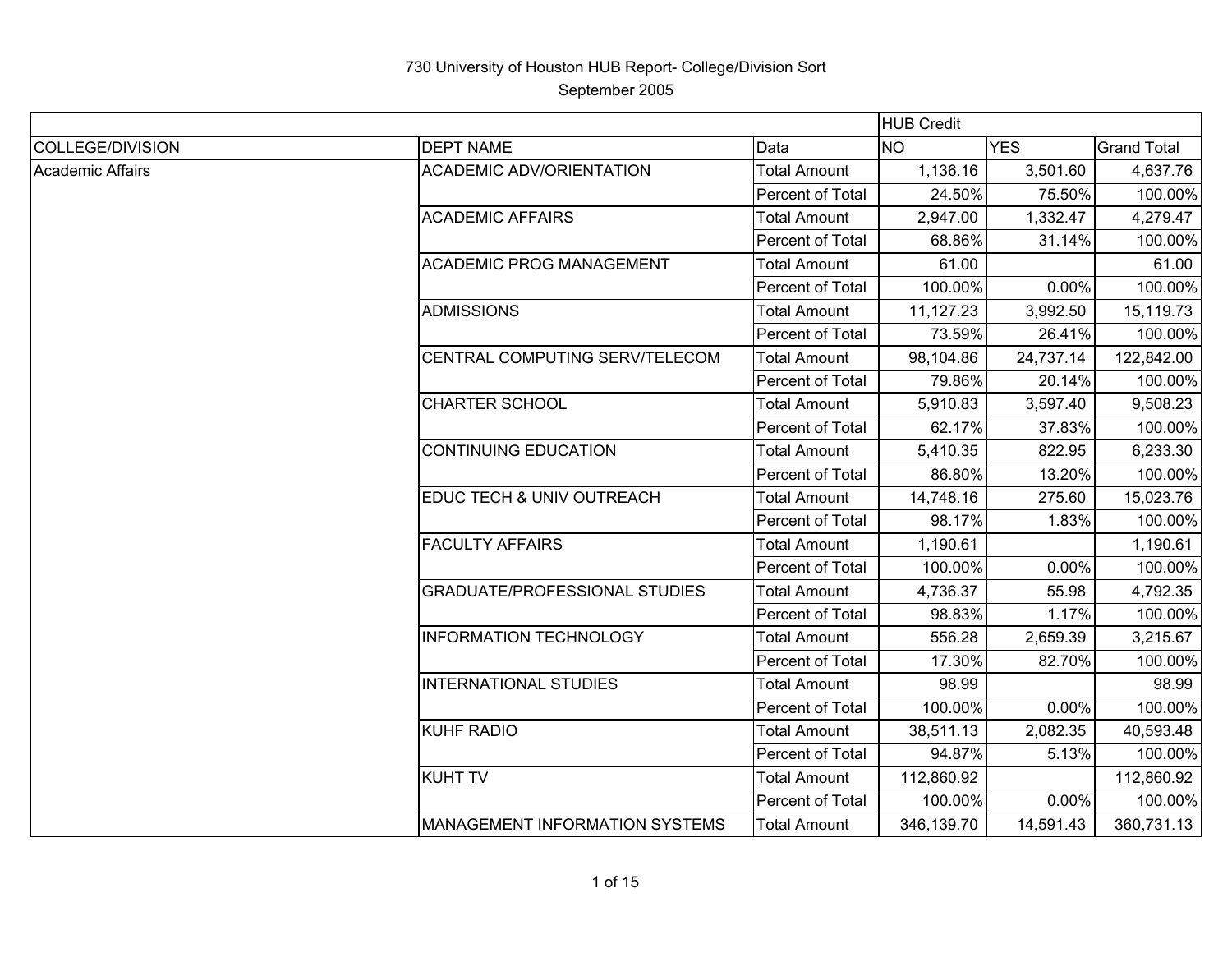|                                   |                                     |                     | <b>HUB Credit</b> |            |                    |
|-----------------------------------|-------------------------------------|---------------------|-------------------|------------|--------------------|
| COLLEGE/DIVISION                  | <b>DEPT NAME</b>                    | Data                | <b>NO</b>         | <b>YES</b> | <b>Grand Total</b> |
| <b>Academic Affairs</b>           | MANAGEMENT INFORMATION SYSTEMS      | Percent of Total    | 95.96%            | 4.04%      | 100.00%            |
|                                   | POLICY AND PLANNING ANALYSIS        | <b>Total Amount</b> | 50.47             |            | 50.47              |
|                                   |                                     | Percent of Total    | 100.00%           | 0.00%      | 100.00%            |
|                                   | REGISTRATION AND ACADEMIC RECO      | <b>Total Amount</b> | 3,179.05          | 3,915.73   | 7,094.78           |
|                                   |                                     | Percent of Total    | 44.81%            | 55.19%     | 100.00%            |
|                                   | <b>SCHOLARS COMMUNITY</b>           | <b>Total Amount</b> | 149.00            | 1,225.45   | 1,374.45           |
|                                   |                                     | Percent of Total    | 10.84%            | 89.16%     | 100.00%            |
|                                   | SCHOLARSHIPS AND FINANCIAL AID      | <b>Total Amount</b> | 1,569.45          | 169.95     | 1,739.40           |
|                                   |                                     | Percent of Total    | 90.23%            | 9.77%      | 100.00%            |
|                                   | SECURITY AND DISASTER RECOVERY      | <b>Total Amount</b> | 438.41            |            | 438.41             |
|                                   |                                     | Percent of Total    | 100.00%           | 0.00%      | 100.00%            |
|                                   | TECHNOLOGY SUPPORT SERVICES         | <b>Total Amount</b> | 826.91            | 2,179.97   | 3,006.88           |
|                                   |                                     | Percent of Total    | 27.50%            | 72.50%     | 100.00%            |
| Academic Affairs Total Amount     |                                     |                     | 649,752.88        | 65,139.91  | 714,892.79         |
| Academic Affairs Percent of Total |                                     |                     | 90.89%            | 9.11%      | 100.00%            |
| Administration and Finance        | <b>ADMIN - FINANCIAL SVCS</b>       | <b>Total Amount</b> | 86.00             | 1,060.71   | 1,146.71           |
|                                   |                                     | Percent of Total    | 7.50%             | 92.50%     | 100.00%            |
|                                   | <b>ADMINISTRATION &amp; FINANCE</b> | <b>Total Amount</b> | 10,410.82         | 6,470.95   | 16,881.77          |
|                                   |                                     | Percent of Total    | 61.67%            | 38.33%     | 100.00%            |
|                                   | <b>BUDGET</b>                       | <b>Total Amount</b> | 1,011.23          | 80.54      | 1,091.77           |
|                                   |                                     | Percent of Total    | 92.62%            | 7.38%      | 100.00%            |
|                                   | ENVIRONMENTAL HEALTH RISK MGMT      | <b>Total Amount</b> | 237,844.61        | 2,781.62   | 240,626.23         |
|                                   |                                     | Percent of Total    | 98.84%            | 1.16%      | 100.00%            |
|                                   | <b>FACILITIES &amp; PLANNING</b>    | <b>Total Amount</b> | 1,332,629.64      | 932,066.92 | 2,264,696.56       |
|                                   |                                     | Percent of Total    | 58.84%            | 41.16%     | 100.00%            |
|                                   | <b>FINANCE</b>                      | <b>Total Amount</b> | 4,443.41          | 9,357.63   | 13,801.04          |
|                                   |                                     | Percent of Total    | 32.20%            | 67.80%     | 100.00%            |
|                                   | <b>FINANCIAL REPORTING</b>          | <b>Total Amount</b> | 236.70            | 672.28     | 908.98             |
|                                   |                                     | Percent of Total    | 26.04%            | 73.96%     | 100.00%            |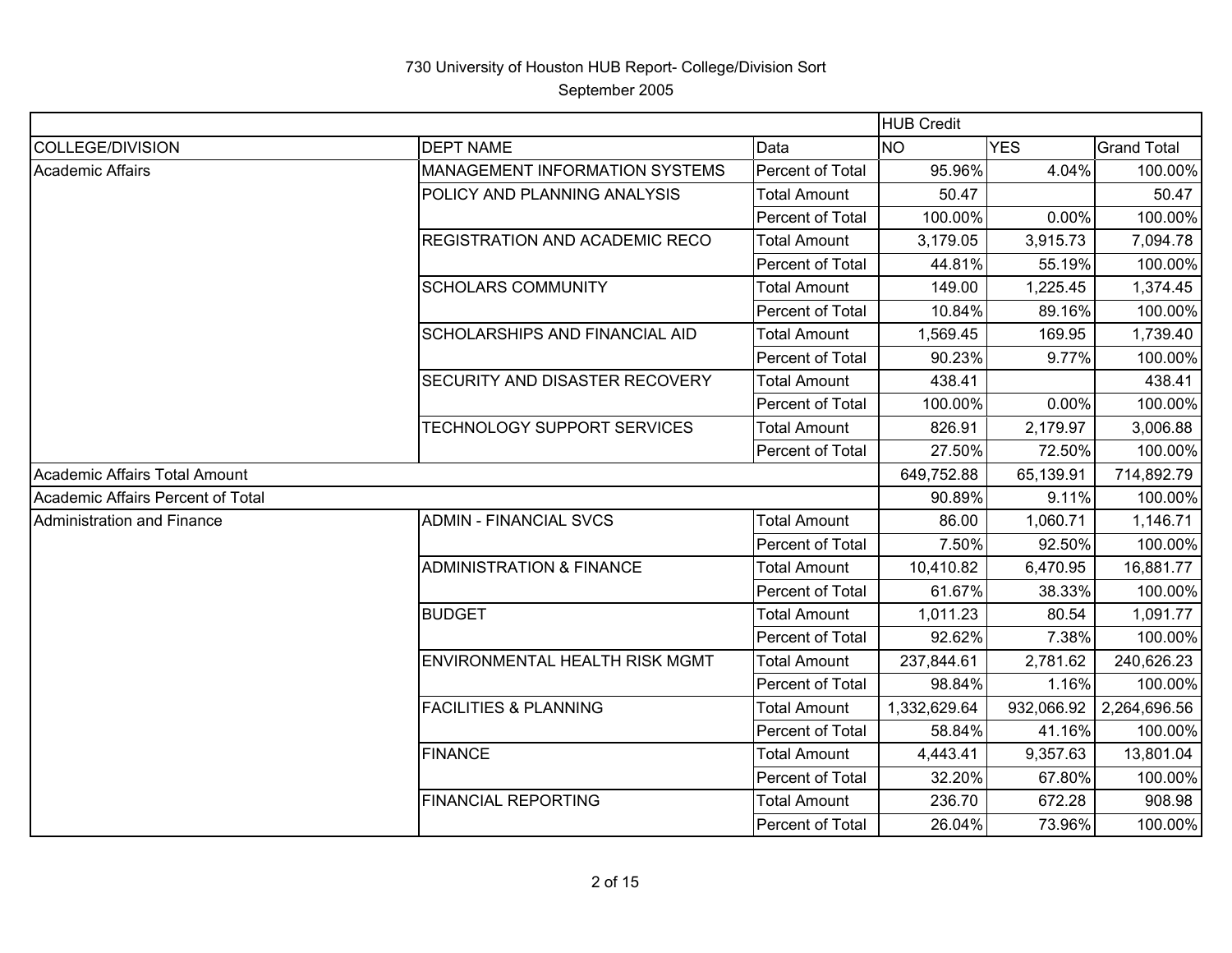|                            |                                   | <b>HUB Credit</b>   |           |            |                    |
|----------------------------|-----------------------------------|---------------------|-----------|------------|--------------------|
| <b>COLLEGE/DIVISION</b>    | <b>DEPT NAME</b>                  | Data                | <b>NO</b> | <b>YES</b> | <b>Grand Total</b> |
| Administration and Finance | <b>HUMAN RESOURCES</b>            | <b>Total Amount</b> | 3,534.59  | 5,557.42   | 9,092.01           |
|                            |                                   | Percent of Total    | 38.88%    | 61.12%     | 100.00%            |
|                            | <b>INST - PLANT</b>               | <b>Total Amount</b> | 42,141.93 | 321,328.77 | 363,470.70         |
|                            |                                   | Percent of Total    | 11.59%    | 88.41%     | 100.00%            |
|                            | ONE CARD PROGRAM                  | <b>Total Amount</b> | 8,179.78  | 77.85      | 8,257.63           |
|                            |                                   | Percent of Total    | 99.06%    | 0.94%      | 100.00%            |
|                            | PARKING & TRANSPORTATION          | <b>Total Amount</b> | 72,800.15 | 1,677.77   | 74,477.92          |
|                            |                                   | Percent of Total    | 97.75%    | 2.25%      | 100.00%            |
|                            | PHY PLANT-ADMINISTRATION          | <b>Total Amount</b> | 43,761.60 | 7,671.52   | 51,433.12          |
|                            |                                   | Percent of Total    | 85.08%    | 14.92%     | 100.00%            |
|                            | PHY PLANT-AUTOMOTIVE              | <b>Total Amount</b> | 4,619.20  | 2,677.53   | 7,296.73           |
|                            |                                   | Percent of Total    | 63.31%    | 36.69%     | 100.00%            |
|                            | PHY PLANT-BLDG MAINT              | <b>Total Amount</b> | 18,911.91 | 4,649.65   | 23,561.56          |
|                            |                                   | Percent of Total    | 80.27%    | 19.73%     | 100.00%            |
|                            | PHY PLANT-CUSTODIAL SVCS          | <b>Total Amount</b> | 5,200.70  |            | 5,200.70           |
|                            |                                   | Percent of Total    | 100.00%   | 0.00%      | 100.00%            |
|                            | PHY PLANT-GROUNDS MAINT           | <b>Total Amount</b> | 10,796.41 | (130.01)   | 10,666.40          |
|                            |                                   | Percent of Total    | 101.22%   | $-1.22%$   | 100.00%            |
|                            | PHY PLANT-SOLID WASTE             | <b>Total Amount</b> | 287.60    |            | 287.60             |
|                            |                                   | Percent of Total    | 100.00%   | 0.00%      | 100.00%            |
|                            | PHY PLANT-UTILITIES               | <b>Total Amount</b> | 45,361.69 | 2,376.37   | 47,738.06          |
|                            |                                   | Percent of Total    | 95.02%    | 4.98%      | 100.00%            |
|                            | <b>POLICE</b>                     | <b>Total Amount</b> | 50,231.61 | 4,294.90   | 54,526.51          |
|                            |                                   | Percent of Total    | 92.12%    | 7.88%      | 100.00%            |
|                            | POSTAL SERVICES                   | <b>Total Amount</b> | 15,291.55 |            | 15,291.55          |
|                            |                                   | Percent of Total    | 100.00%   | 0.00%      | 100.00%            |
|                            | <b>PRINTING</b>                   | <b>Total Amount</b> | 5,111.97  | 204.71     | 5,316.68           |
|                            |                                   | Percent of Total    | 96.15%    | 3.85%      | 100.00%            |
|                            | <b>STUDENT FINANCIAL SERVICES</b> | <b>Total Amount</b> | 18,779.58 | 9,536.65   | 28,316.23          |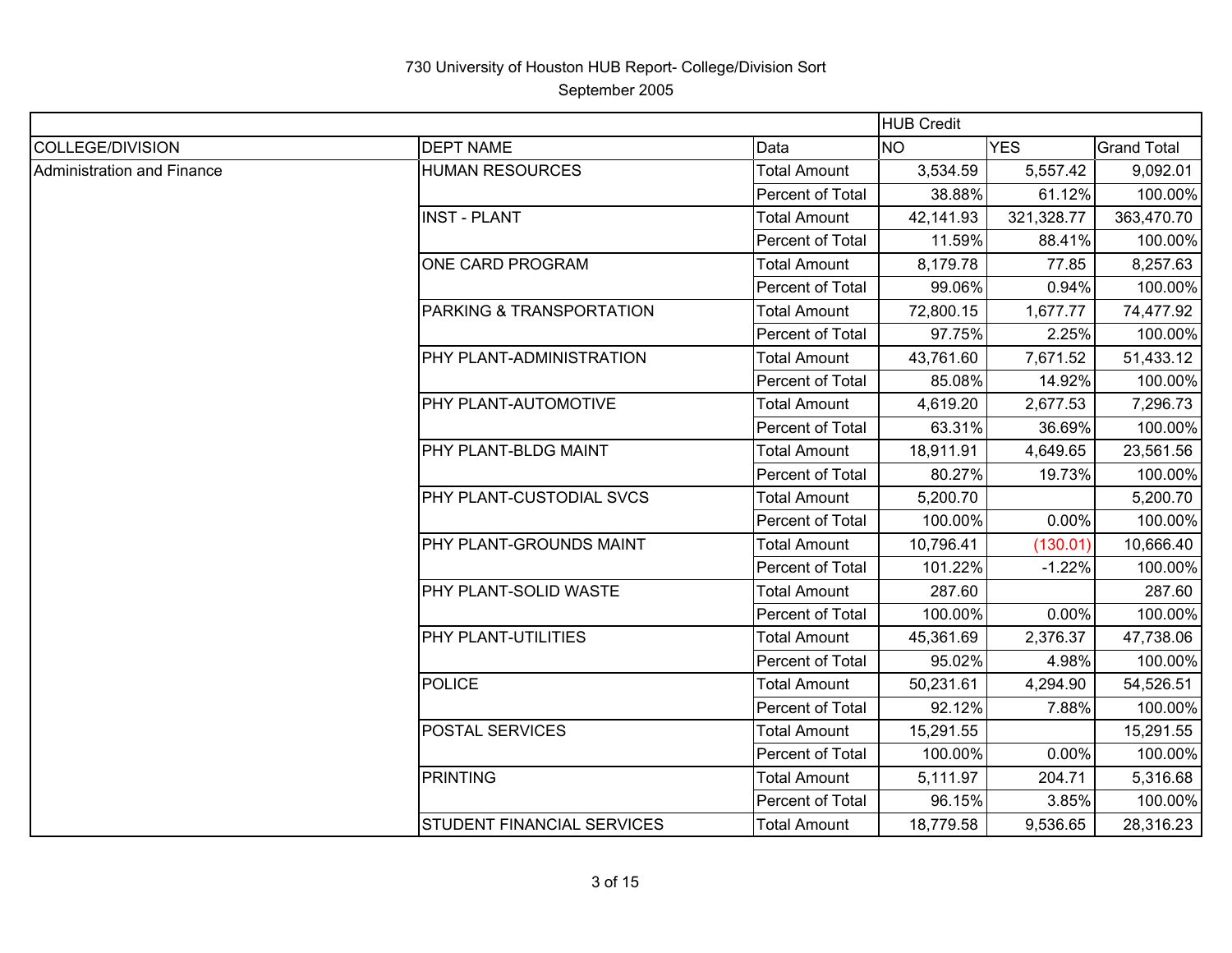|                                             |                                       |                     | <b>HUB Credit</b> |              |                    |
|---------------------------------------------|---------------------------------------|---------------------|-------------------|--------------|--------------------|
| COLLEGE/DIVISION                            | <b>DEPT NAME</b>                      | Data                | <b>NO</b>         | <b>YES</b>   | <b>Grand Total</b> |
| <b>Administration and Finance</b>           | STUDENT FINANCIAL SERVICES            | Percent of Total    | 66.32%            | 33.68%       | 100.00%            |
| Administration and Finance Total Amount     |                                       |                     | 1,931,672.68      | 1,312,413.78 | 3,244,086.46       |
| Administration and Finance Percent of Total |                                       |                     | 59.54%            | 40.46%       | 100.00%            |
| Architecture                                | DEAN, ARCHITECTURE                    | <b>Total Amount</b> | 36,340.56         | 3,254.95     | 39,595.51          |
|                                             | Percent of Total                      |                     | 91.78%            | 8.22%        | 100.00%            |
| Architecture Total Amount                   |                                       |                     | 36,340.56         | 3,254.95     | 39,595.51          |
| Architecture Percent of Total               |                                       |                     | 91.78%            | 8.22%        | 100.00%            |
| <b>Business Administration</b>              | ACCOUNTANCY AND TAXATION              | <b>Total Amount</b> | 1,370.82          |              | 1,370.82           |
|                                             |                                       | Percent of Total    | 100.00%           | 0.00%        | 100.00%            |
|                                             | CBA CAREER SERVICES CTR               | <b>Total Amount</b> | 10,217.63         | 224.56       | 10,442.19          |
|                                             |                                       | Percent of Total    | 97.85%            | 2.15%        | 100.00%            |
|                                             | CTR FOR EXECUTIVE DEVELOPMENT         | <b>Total Amount</b> | 3,472.72          | 553.98       | 4,026.70           |
|                                             |                                       | Percent of Total    | 86.24%            | 13.76%       | 100.00%            |
|                                             | DEAN, BUSINESS ADMINISTRATION         | <b>Total Amount</b> | 175,725.49        | 25,911.65    | 201,637.14         |
|                                             |                                       | Percent of Total    | 87.15%            | 12.85%       | 100.00%            |
|                                             | DECISION AND INFORMATION SCIEN        | <b>Total Amount</b> | 3,805.53          | 80.08        | 3,885.61           |
|                                             |                                       | Percent of Total    | 97.94%            | 2.06%        | 100.00%            |
|                                             | <b>EXECUTIVE DEGREE PROGRAMS</b>      | <b>Total Amount</b> | 39,812.69         | 2,732.86     | 42,545.55          |
|                                             |                                       | Percent of Total    | 93.58%            | 6.42%        | 100.00%            |
|                                             | <b>FINANCE</b>                        | <b>Total Amount</b> | 154.42            | 1,975.31     | 2,129.73           |
|                                             |                                       | Percent of Total    | 7.25%             | 92.75%       | 100.00%            |
|                                             | GULF COAST SMALL BUS. DEVEL CE        | <b>Total Amount</b> | 164,381.41        | 66,902.56    | 231,283.97         |
|                                             |                                       | Percent of Total    | 71.07%            | 28.93%       | 100.00%            |
|                                             | <b>INFORMATION SYSTEMS RESEARCH C</b> | <b>Total Amount</b> | 30.00             |              | 30.00              |
|                                             |                                       | Percent of Total    | 100.00%           | 0.00%        | 100.00%            |
|                                             | <b>MANAGEMENT</b>                     | <b>Total Amount</b> | 3,432.93          |              | 3,432.93           |
|                                             |                                       | Percent of Total    | 100.00%           | 0.00%        | 100.00%            |
|                                             | <b>MARKETING</b>                      | <b>Total Amount</b> | 28,459.54         | 2,146.17     | 30,605.71          |
|                                             |                                       | Percent of Total    | 92.99%            | 7.01%        | 100.00%            |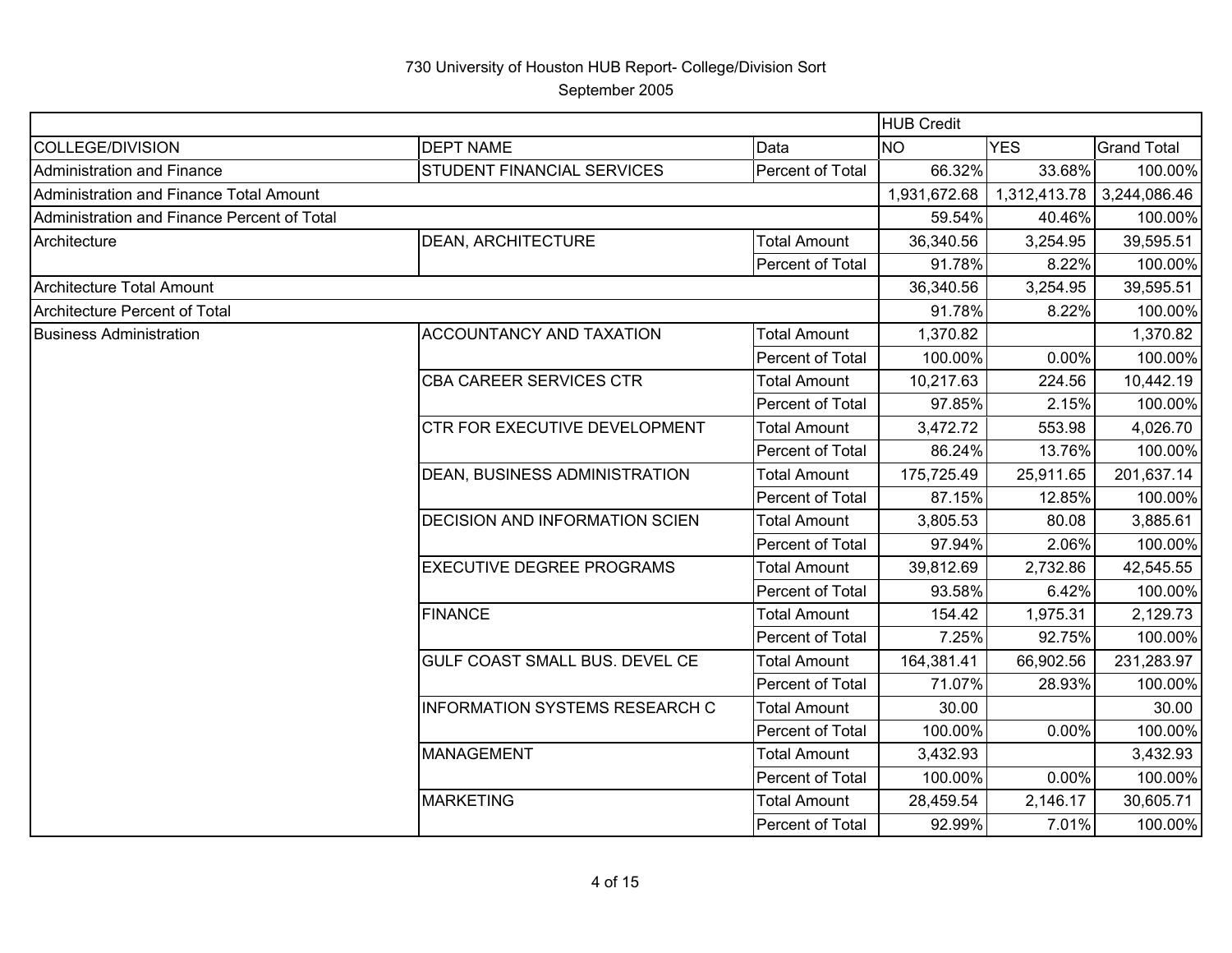|                                             |                                           |                     | <b>HUB Credit</b> |            |                    |
|---------------------------------------------|-------------------------------------------|---------------------|-------------------|------------|--------------------|
| COLLEGE/DIVISION                            | <b>DEPT NAME</b>                          | Data                | <b>NO</b>         | <b>YES</b> | <b>Grand Total</b> |
| Business Administration                     | <b>MBA STUDENT SERVICES CENTER</b>        | <b>Total Amount</b> | 5,493.50          | 13.23      | 5,506.73           |
|                                             |                                           | Percent of Total    | 99.76%            | 0.24%      | 100.00%            |
|                                             | RESEARCH AND INSTR COMPUTING S            | <b>Total Amount</b> | 19,599.08         | 3,041.70   | 22,640.78          |
|                                             |                                           | Percent of Total    | 86.57%            | 13.43%     | 100.00%            |
|                                             | UNDERGRAD BUSINESS PROG                   | <b>Total Amount</b> | 5,748.63          | 259.77     | 6,008.40           |
|                                             |                                           | Percent of Total    | 95.68%            | 4.32%      | 100.00%            |
| <b>Business Administration Total Amount</b> |                                           |                     | 461,704.39        | 103,841.87 | 565,546.26         |
| Business Administration Percent of Total    |                                           |                     | 81.64%            | 18.36%     | 100.00%            |
| Education                                   | CENTER FOR INFO TECH IN EDUCATION         | <b>Total Amount</b> | 26,085.34         | 15,055.50  | 41,140.84          |
|                                             |                                           | Percent of Total    | 63.40%            | 36.60%     | 100.00%            |
|                                             | <b>CONSISTENCY MGMT &amp; COOP DISCIP</b> | <b>Total Amount</b> | 80,463.87         | 6,386.38   | 86,850.25          |
|                                             |                                           | Percent of Total    | 92.65%            | 7.35%      | 100.00%            |
|                                             | <b>CURRICULUM AND INSTRUCTION</b>         | <b>Total Amount</b> | 3,929.52          | 566.00     | 4,495.52           |
|                                             |                                           | Percent of Total    | 87.41%            | 12.59%     | 100.00%            |
|                                             | <b>DEAN, EDUCATION</b>                    | <b>Total Amount</b> | 15,227.69         | 8,597.75   | 23,825.44          |
|                                             |                                           | Percent of Total    | 63.91%            | 36.09%     | 100.00%            |
|                                             | EDU. LEADERSHIP & CULTURAL STU            | <b>Total Amount</b> | 4,512.78          | 243.74     | 4,756.52           |
|                                             |                                           | Percent of Total    | 94.88%            | 5.12%      | 100.00%            |
|                                             | EDUCATIONAL PSYCHOLOGY                    | Total Amount        | 11,478.61         | 396.55     | 11,875.16          |
|                                             |                                           | Percent of Total    | 96.66%            | 3.34%      | 100.00%            |
|                                             | HEALTH AND HUMAN PERFORMANCE              | <b>Total Amount</b> | 36,579.84         | 10,082.98  | 46,662.82          |
|                                             |                                           | Percent of Total    | 78.39%            | 21.61%     | 100.00%            |
|                                             | HUMAN DEVELOPMENT LAB                     | <b>Total Amount</b> | 1,031.96          |            | 1,031.96           |
|                                             |                                           | Percent of Total    | 100.00%           | 0.00%      | 100.00%            |
|                                             | TEACHER EDUCATION AND CERTIFIC            | <b>Total Amount</b> | 2,690.33          | 314.69     | 3,005.02           |
|                                             |                                           | Percent of Total    | 89.53%            | 10.47%     | 100.00%            |
|                                             | TEX CTR FOR UNIV/SCHOOL PRTSHP            | <b>Total Amount</b> | 1,677.06          | 1,112.76   | 2,789.82           |
|                                             |                                           | Percent of Total    | 60.11%            | 39.89%     | 100.00%            |
| <b>Education Total Amount</b>               |                                           |                     | 183,677.00        | 42,756.35  | 226,433.35         |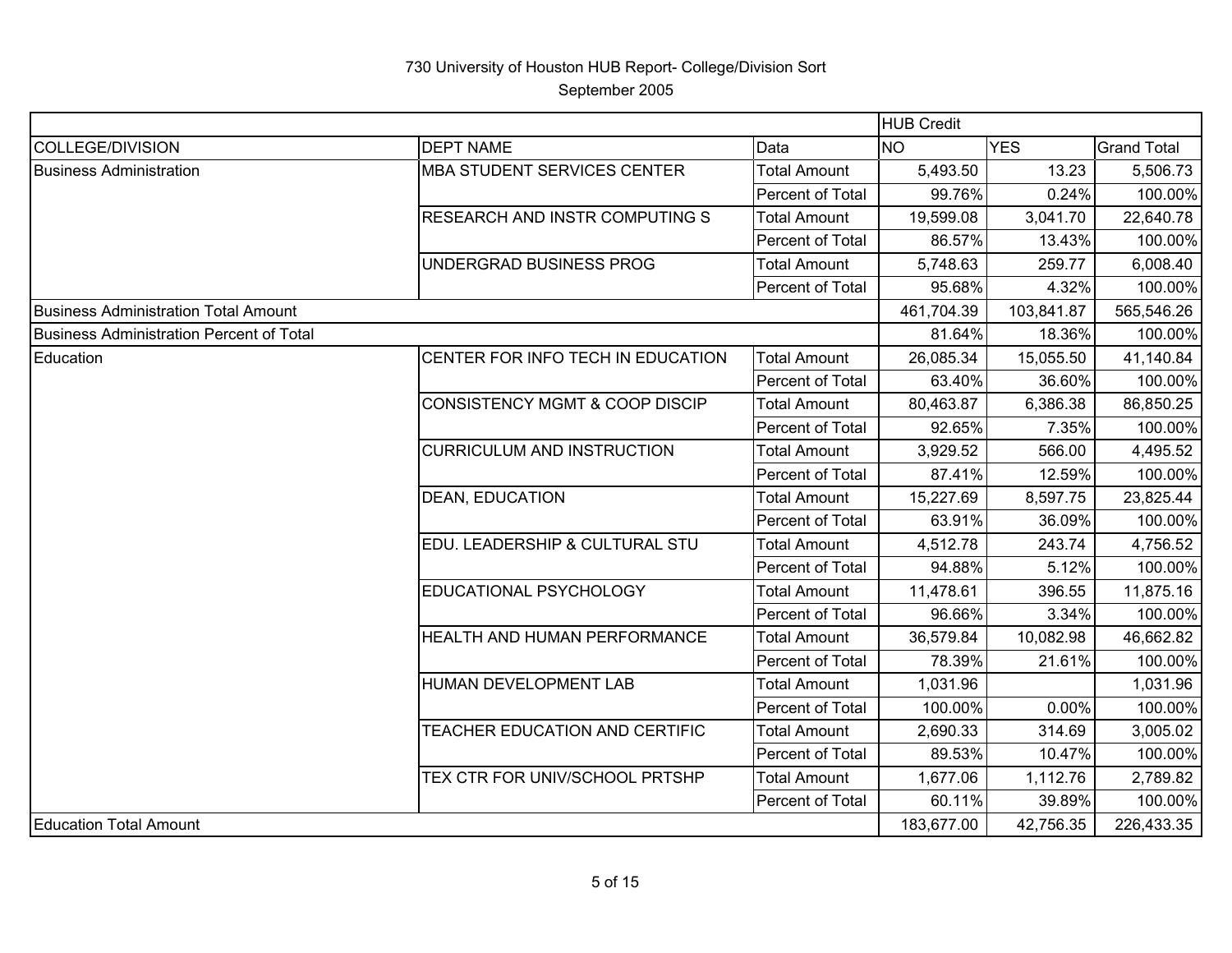September 2005

|                                       |                                       |                     | <b>HUB Credit</b> |            |                    |
|---------------------------------------|---------------------------------------|---------------------|-------------------|------------|--------------------|
| <b>COLLEGE/DIVISION</b>               | <b>DEPT NAME</b>                      | Data                | <b>NO</b>         | <b>YES</b> | <b>Grand Total</b> |
| <b>Education Percent of Total</b>     |                                       | 81.12%              | 18.88%            | 100.00%    |                    |
| Engineering                           | <b>CHEMICAL ENGINEERING</b>           | <b>Total Amount</b> | 32,454.56         | 1,718.48   | 34,173.04          |
|                                       |                                       | Percent of Total    | 94.97%            | 5.03%      | 100.00%            |
|                                       | <b>CIVIL ENGINEERING</b>              | <b>Total Amount</b> | 34,509.85         | 1,708.65   | 36,218.50          |
|                                       |                                       | Percent of Total    | 95.28%            | 4.72%      | 100.00%            |
|                                       | <b>COMPOSITE ENGR APPLICATIONS CT</b> | <b>Total Amount</b> | 19.21             | 2,131.72   | 2,150.93           |
|                                       |                                       | Percent of Total    | 0.89%             | 99.11%     | 100.00%            |
|                                       | <b>CTR FOR INNOVATIVE GROUTING</b>    | <b>Total Amount</b> | 1,190.31          |            | 1,190.31           |
|                                       |                                       | Percent of Total    | 100.00%           | 0.00%      | 100.00%            |
|                                       | <b>DEAN, ENGINEERING</b>              | <b>Total Amount</b> | 33,215.61         | 12,138.90  | 45,354.51          |
|                                       |                                       | Percent of Total    | 73.24%            | 26.76%     | 100.00%            |
|                                       | <b>ELECTRICAL ENGINEERING</b>         | <b>Total Amount</b> | 7,772.10          | 503.63     | 8,275.73           |
|                                       |                                       | Percent of Total    | 93.91%            | 6.09%      | 100.00%            |
|                                       | <b>INDUSTRIAL ENGINEERING</b>         | <b>Total Amount</b> | 4,189.90          | 2,439.04   | 6,628.94           |
|                                       |                                       | Percent of Total    | 63.21%            | 36.79%     | 100.00%            |
|                                       | <b>MECHANICAL ENGINEERING</b>         | <b>Total Amount</b> | 53,794.55         | 5,295.03   | 59,089.58          |
|                                       |                                       | Percent of Total    | 91.04%            | 8.96%      | 100.00%            |
| <b>Engineering Total Amount</b>       |                                       |                     | 167,146.09        | 25,935.45  | 193,081.54         |
| <b>Engineering Percent of Total</b>   |                                       |                     | 86.57%            | 13.43%     | 100.00%            |
| <b>Graduate School of Social Work</b> | <b>AMERICAN HUMANICS</b>              | <b>Total Amount</b> |                   | 70.69      | 70.69              |
|                                       |                                       | Percent of Total    | 0.00%             | 100.00%    | 100.00%            |
|                                       | <b>DEAN, SOCIAL WORK</b>              | <b>Total Amount</b> | 1,091.13          | 248.20     | 1,339.33           |
|                                       |                                       | Percent of Total    | 81.47%            | 18.53%     | 100.00%            |
|                                       | <b>FIELD OFFICE</b>                   | <b>Total Amount</b> | 34.72             |            | 34.72              |
|                                       |                                       | Percent of Total    | 100.00%           | 0.00%      | 100.00%            |
|                                       | <b>LEARNING CENTER</b>                | <b>Total Amount</b> | 181.50            |            | 181.50             |
|                                       |                                       | Percent of Total    | 100.00%           | 0.00%      | 100.00%            |
|                                       | <b>MSW ADMISSIONS OFFICE</b>          | <b>Total Amount</b> | 769.04            | 625.00     | 1,394.04           |
|                                       |                                       | Percent of Total    | 55.17%            | 44.83%     | 100.00%            |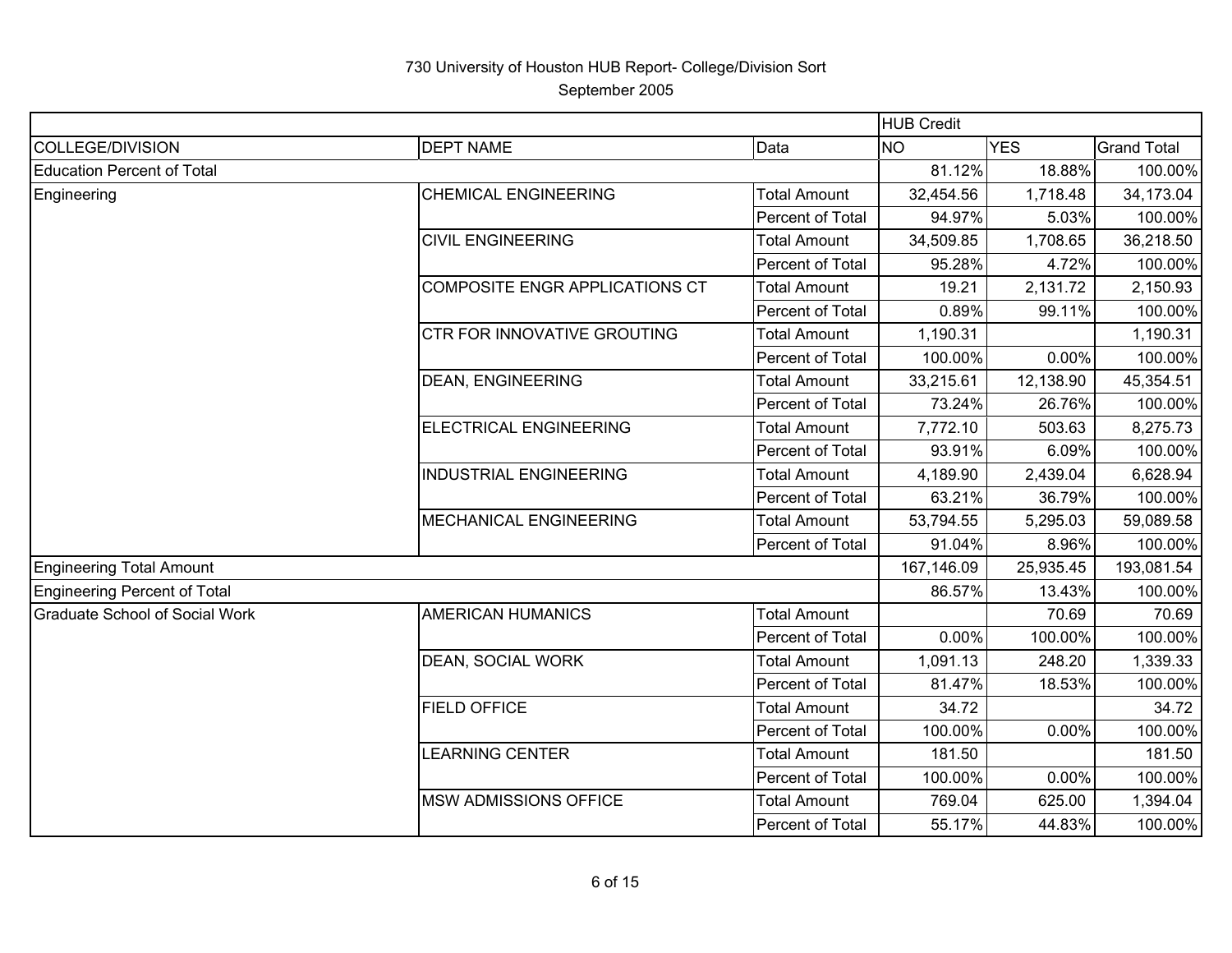|                                                  |                                |                     | <b>HUB Credit</b> |            |                    |
|--------------------------------------------------|--------------------------------|---------------------|-------------------|------------|--------------------|
| <b>COLLEGE/DIVISION</b>                          | <b>DEPT NAME</b>               | Data                | <b>NO</b>         | <b>YES</b> | <b>Grand Total</b> |
| <b>Graduate School of Social Work</b>            | <b>MSW PROGRAM</b>             | <b>Total Amount</b> |                   | 391.31     | 391.31             |
|                                                  |                                | Percent of Total    | 0.00%             | 100.00%    | 100.00%            |
|                                                  | <b>ODSPR</b>                   | <b>Total Amount</b> | 11,428.00         |            | 11,428.00          |
|                                                  |                                | Percent of Total    | 100.00%           | 0.00%      | 100.00%            |
|                                                  | PHD PROGRAM                    | <b>Total Amount</b> | 100.00            |            | 100.00             |
|                                                  |                                | Percent of Total    | 100.00%           | 0.00%      | 100.00%            |
|                                                  | SOC WRK ACADEMY FOR RSRCH/PRAC | <b>Total Amount</b> | 15,667.54         | 2,390.56   | 18,058.10          |
|                                                  |                                | Percent of Total    | 86.76%            | 13.24%     | 100.00%            |
| Graduate School of Social Work Total Amount      |                                |                     | 29,271.93         | 3,725.76   | 32,997.69          |
| Graduate School of Social Work Percent of Total  |                                |                     | 88.71%            | 11.29%     | 100.00%            |
| Honors College                                   | DEAN, HONORS COLLEGE           | <b>Total Amount</b> | 29,978.43         | 13,747.10  | 43,725.53          |
|                                                  |                                | Percent of Total    | 68.56%            | 31.44%     | 100.00%            |
| Honors College Total Amount                      |                                |                     | 29,978.43         | 13,747.10  | 43,725.53          |
| Honors College Percent of Total                  |                                |                     | 68.56%            | 31.44%     | 100.00%            |
| Hotel and Restaurant Management                  | DEAN, HOTEL & RESTAURANT MANAG | <b>Total Amount</b> | 3,565.52          | 447.88     | 4,013.40           |
|                                                  |                                | Percent of Total    | 88.84%            | 11.16%     | 100.00%            |
|                                                  | HOTEL AND RESTAURANT MANAGEMEN | <b>Total Amount</b> | 43,327.83         | 2,594.51   | 45,922.34          |
|                                                  |                                | Percent of Total    | 94.35%            | 5.65%      | 100.00%            |
| Hotel and Restaurant Management Total Amount     |                                |                     | 46,893.35         | 3,042.39   | 49,935.74          |
| Hotel and Restaurant Management Percent of Total |                                |                     | 93.91%            | 6.09%      | 100.00%            |
| Law Center                                       | DEAN, LAW                      | <b>Total Amount</b> | 16,500.19         | 11,638.13  | 28,138.32          |
|                                                  |                                | Percent of Total    | 58.64%            | 41.36%     | 100.00%            |
|                                                  | LAW INFORMATION TECHNOLOGY     | <b>Total Amount</b> |                   | 2,183.02   | 2,183.02           |
|                                                  |                                | Percent of Total    | 0.00%             | 100.00%    | 100.00%            |
|                                                  | <b>LAW LIBRARY</b>             | <b>Total Amount</b> |                   | 16,532.15  | 16,532.15          |
|                                                  |                                | Percent of Total    | 0.00%             | 100.00%    | 100.00%            |
| Law Center Total Amount                          |                                |                     | 16,500.19         | 30,353.30  | 46,853.49          |
| Law Center Percent of Total                      |                                |                     | 35.22%            | 64.78%     | 100.00%            |
| Liberal Arts and Social Sciences                 | AFRICAN-AMERICAN STUDIES       | <b>Total Amount</b> | 247.00            | 1,108.26   | 1,355.26           |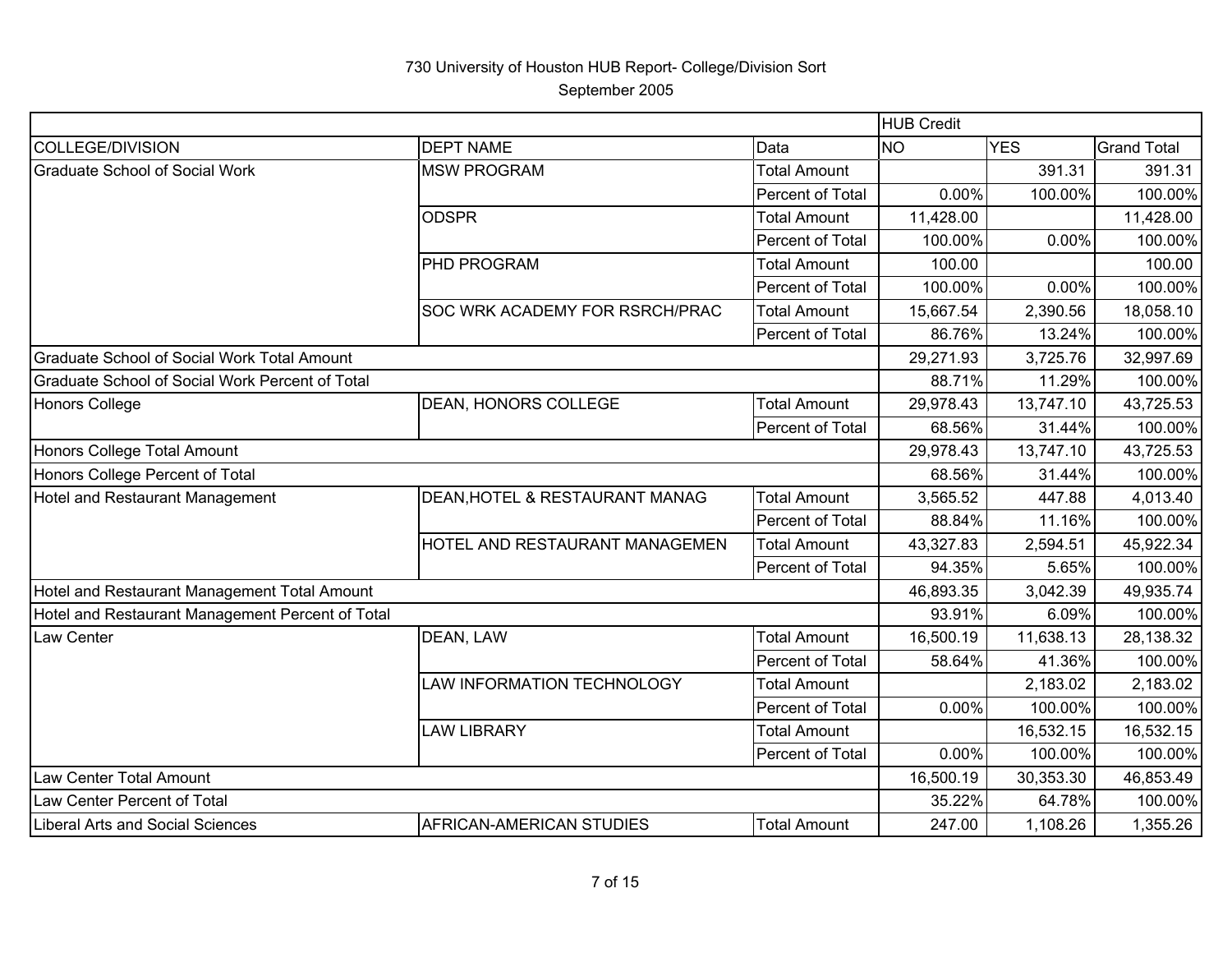|                                  | <b>HUB Credit</b>               |                     |            |            |                    |
|----------------------------------|---------------------------------|---------------------|------------|------------|--------------------|
| COLLEGE/DIVISION                 | <b>DEPT NAME</b>                | Data                | <b>NO</b>  | <b>YES</b> | <b>Grand Total</b> |
| Liberal Arts and Social Sciences | AFRICAN-AMERICAN STUDIES        | Percent of Total    | 18.23%     | 81.77%     | 100.00%            |
|                                  | <b>ART</b>                      | <b>Total Amount</b> | 16,640.48  | 3,034.97   | 19,675.45          |
|                                  |                                 | Percent of Total    | 84.57%     | 15.43%     | 100.00%            |
|                                  | <b>ARTE PUBLICO</b>             | <b>Total Amount</b> | 103,844.12 | 280.49     | 104,124.61         |
|                                  |                                 | Percent of Total    | 99.73%     | 0.27%      | 100.00%            |
|                                  | <b>BAND</b>                     | <b>Total Amount</b> | 1,583.16   | 477.19     | 2,060.35           |
|                                  |                                 | Percent of Total    | 76.84%     | 23.16%     | 100.00%            |
|                                  | <b>BLAFFER GALLERY</b>          | <b>Total Amount</b> | 8,474.02   | 935.48     | 9,409.50           |
|                                  |                                 | Percent of Total    | 90.06%     | 9.94%      | 100.00%            |
|                                  | CENTER FOR PUBLIC POLICY        | <b>Total Amount</b> | 262.00     |            | 262.00             |
|                                  |                                 | Percent of Total    | 100.00%    | 0.00%      | 100.00%            |
|                                  | <b>COMMUNICATION</b>            | <b>Total Amount</b> | 5,460.69   | 1,452.91   | 6,913.60           |
|                                  |                                 | Percent of Total    | 78.98%     | 21.02%     | 100.00%            |
|                                  | <b>COMMUNICATIONS DISORDERS</b> | <b>Total Amount</b> | 9,283.85   | 101.57     | 9,385.42           |
|                                  |                                 | Percent of Total    | 98.92%     | 1.08%      | 100.00%            |
|                                  | DEAN, LIBERAL ARTS & SOC SCI    | <b>Total Amount</b> | 6,909.46   | 132,672.15 | 139,581.61         |
|                                  |                                 | Percent of Total    | 4.95%      | 95.05%     | 100.00%            |
|                                  | <b>ECONOMICS</b>                | <b>Total Amount</b> | 4,991.20   | 2,646.88   | 7,638.08           |
|                                  |                                 | Percent of Total    | 65.35%     | 34.65%     | 100.00%            |
|                                  | <b>ENGLISH</b>                  | <b>Total Amount</b> | 5,492.94   | 861.07     | 6,354.01           |
|                                  |                                 | Percent of Total    | 86.45%     | 13.55%     | 100.00%            |
|                                  | <b>HISTORY</b>                  | <b>Total Amount</b> | 2,189.02   | 21,137.86  | 23,326.88          |
|                                  |                                 | Percent of Total    | 9.38%      | 90.62%     | 100.00%            |
|                                  | <b>MEXICAN-AMERICAN STUDIES</b> | <b>Total Amount</b> | 1,908.48   | 734.56     | 2,643.04           |
|                                  |                                 | Percent of Total    | 72.21%     | 27.79%     | 100.00%            |
|                                  | MODERN AND CLASSICAL LANGUAGES  | <b>Total Amount</b> | 5,934.71   | 3,946.76   | 9,881.47           |
|                                  |                                 | Percent of Total    | 60.06%     | 39.94%     | 100.00%            |
|                                  | <b>MUSIC</b>                    | <b>Total Amount</b> | 29,681.71  | 55,371.79  | 85,053.50          |
|                                  |                                 | Percent of Total    | 34.90%     | 65.10%     | 100.00%            |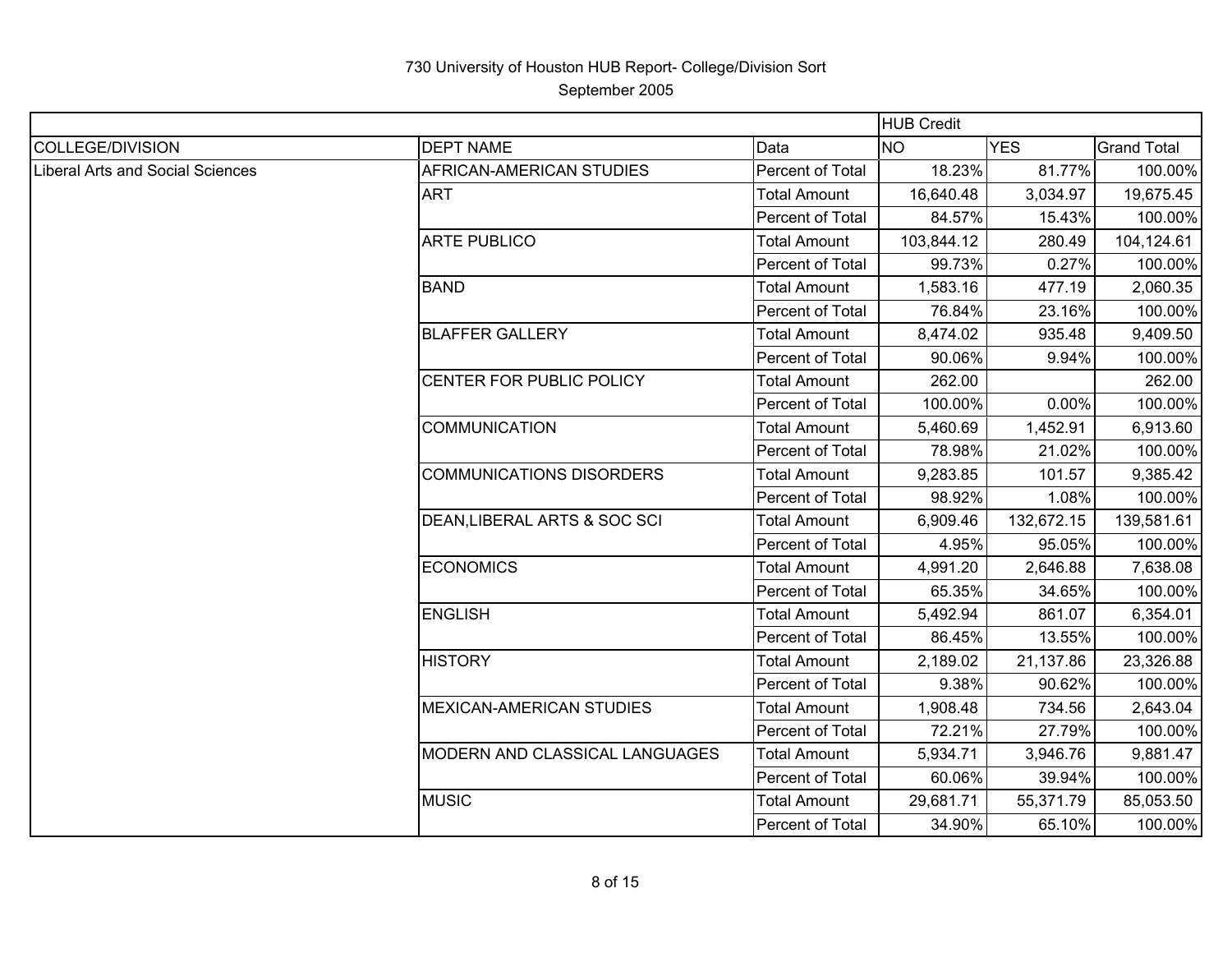|                                                   |                                   |                     | <b>HUB Credit</b> |            |                    |
|---------------------------------------------------|-----------------------------------|---------------------|-------------------|------------|--------------------|
| <b>COLLEGE/DIVISION</b>                           | <b>DEPT NAME</b>                  | Data                | <b>NO</b>         | <b>YES</b> | <b>Grand Total</b> |
| <b>Liberal Arts and Social Sciences</b>           | <b>PHILOSOPHY</b>                 | <b>Total Amount</b> | 186.25            |            | 186.25             |
|                                                   |                                   | Percent of Total    | 100.00%           | 0.00%      | 100.00%            |
|                                                   | POLITICAL SCIENCE                 | <b>Total Amount</b> | 1,065.20          | 1,307.44   | 2,372.64           |
|                                                   |                                   | Percent of Total    | 44.90%            | 55.10%     | 100.00%            |
|                                                   | <b>PSYCHOLOGY</b>                 | <b>Total Amount</b> | 14,754.30         | 2,288.88   | 17,043.18          |
|                                                   |                                   | Percent of Total    | 86.57%            | 13.43%     | 100.00%            |
|                                                   | <b>SOCIOLOGY</b>                  | <b>Total Amount</b> | 94.24             | 593.66     | 687.90             |
|                                                   |                                   | Percent of Total    | 13.70%            | 86.30%     | 100.00%            |
|                                                   | <b>THEATRE</b>                    | <b>Total Amount</b> | 11,590.36         | 567.23     | 12,157.59          |
|                                                   |                                   | Percent of Total    | 95.33%            | 4.67%      | 100.00%            |
|                                                   | <b>WOMEN'S STUDIES PROGRAM</b>    | <b>Total Amount</b> | 473.53            |            | 473.53             |
|                                                   |                                   | Percent of Total    | 100.00%           | 0.00%      | 100.00%            |
|                                                   | <b>WRITING CENTER</b>             | <b>Total Amount</b> | 5,199.94          | 345.09     | 5,545.03           |
|                                                   |                                   | Percent of Total    | 93.78%            | 6.22%      | 100.00%            |
| Liberal Arts and Social Sciences Total Amount     |                                   |                     | 236,266.66        | 229,864.24 | 466,130.90         |
| Liberal Arts and Social Sciences Percent of Total |                                   |                     | 50.69%            | 49.31%     | 100.00%            |
| Library                                           | <b>UNIVERSITY LIBRARIES</b>       | <b>Total Amount</b> | 123,454.02        | 4,411.72   | 127,865.74         |
|                                                   |                                   | Percent of Total    | 96.55%            | 3.45%      | 100.00%            |
| <b>Library Total Amount</b>                       |                                   |                     | 123,454.02        | 4,411.72   | 127,865.74         |
| <b>Library Percent of Total</b>                   |                                   |                     | 96.55%            | 3.45%      | 100.00%            |
| Natural Science and Mathematics                   | <b>BIOLOGY &amp; BIOCHEMISTRY</b> | <b>Total Amount</b> | 51,433.81         | 546.66     | 51,980.47          |
|                                                   |                                   | Percent of Total    | 98.95%            | 1.05%      | 100.00%            |
|                                                   | <b>CAGE INSTITUTE</b>             | <b>Total Amount</b> |                   | 677.00     | 677.00             |
|                                                   |                                   | Percent of Total    | 0.00%             | 100.00%    | 100.00%            |
|                                                   | <b>CHEMISTRY</b>                  | <b>Total Amount</b> | 47,742.04         | 17,296.21  | 65,038.25          |
|                                                   |                                   | Percent of Total    | 73.41%            | 26.59%     | 100.00%            |
|                                                   | <b>COMPUTER SCIENCE</b>           | <b>Total Amount</b> | 2,147.64          | 4,499.21   | 6,646.85           |
|                                                   |                                   | Percent of Total    | 32.31%            | 67.69%     | 100.00%            |
|                                                   | DEAN, NATURAL SCIENCE & MATHE     | <b>Total Amount</b> | 30,582.80         | 1,890.44   | 32,473.24          |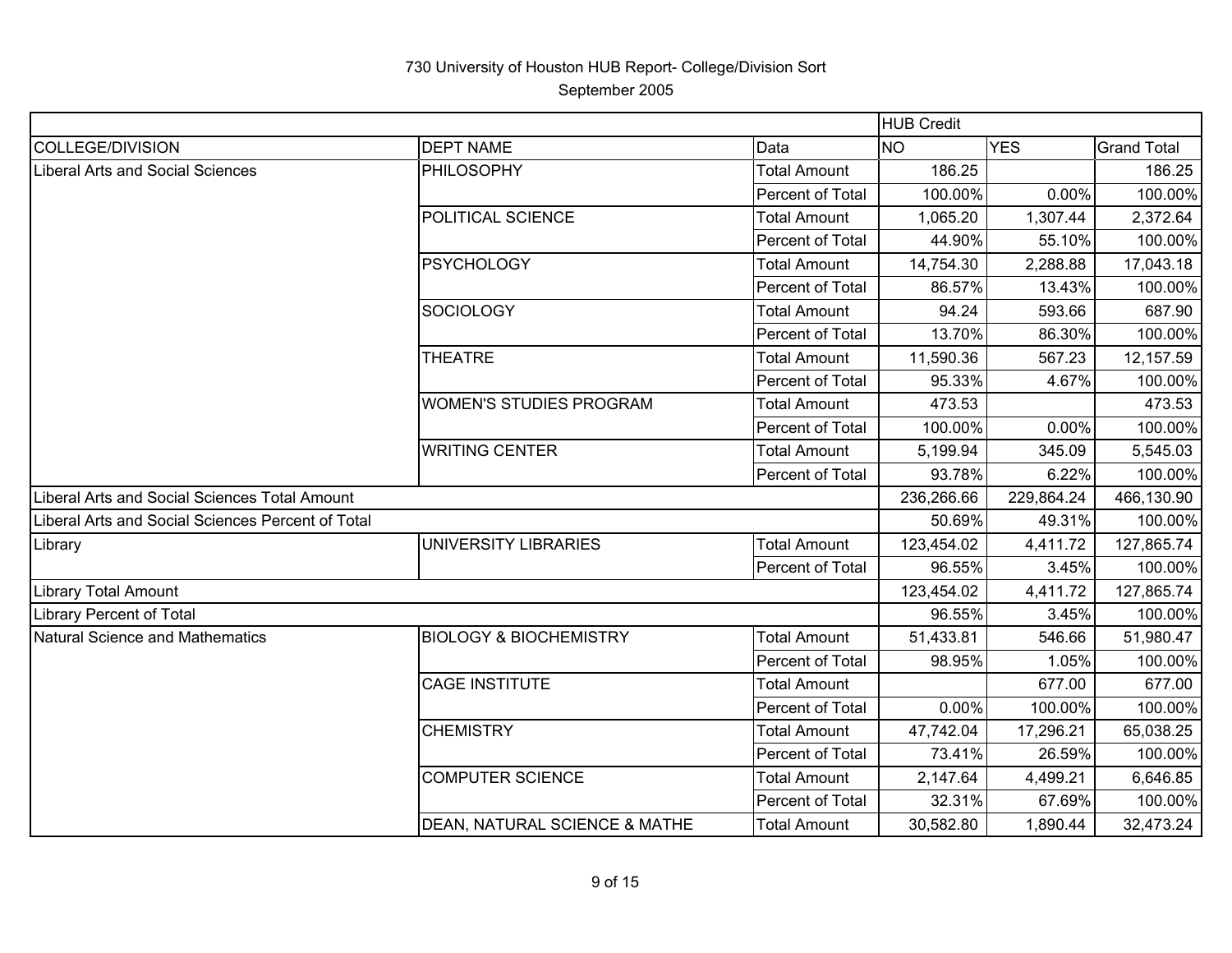|                                                  |                                           |                     | <b>HUB Credit</b> |            |                    |
|--------------------------------------------------|-------------------------------------------|---------------------|-------------------|------------|--------------------|
| COLLEGE/DIVISION                                 | <b>DEPT NAME</b>                          | Data                | <b>NO</b>         | <b>YES</b> | <b>Grand Total</b> |
| Natural Science and Mathematics                  | DEAN, NATURAL SCIENCE & MATHE             | Percent of Total    | 94.18%            | 5.82%      | 100.00%            |
|                                                  | <b>GEOLOGY</b>                            | <b>Total Amount</b> | 54,715.95         | 2,518.84   | 57,234.79          |
|                                                  |                                           | Percent of Total    | 95.60%            | 4.40%      | 100.00%            |
|                                                  | <b>IMAQS</b>                              | <b>Total Amount</b> | 747.17            |            | 747.17             |
|                                                  |                                           | Percent of Total    | 100.00%           | 0.00%      | 100.00%            |
|                                                  | INSTITUTE FOR MOLECULAR DESIGN            | <b>Total Amount</b> | 2,535.54          |            | 2,535.54           |
|                                                  |                                           | Percent of Total    | 100.00%           | 0.00%      | 100.00%            |
|                                                  | <b>MATHEMATICS</b>                        | <b>Total Amount</b> | 21,091.08         | 1,255.01   | 22,346.09          |
|                                                  |                                           | Percent of Total    | 94.38%            | 5.62%      | 100.00%            |
|                                                  | <b>PHYSICS</b>                            | <b>Total Amount</b> | 202,379.10        | 6,681.20   | 209,060.30         |
|                                                  |                                           | Percent of Total    | 96.80%            | 3.20%      | 100.00%            |
| Natural Science and Mathematics Total Amount     |                                           |                     | 413,375.13        | 35,364.57  | 448,739.70         |
| Natural Science and Mathematics Percent of Total |                                           |                     | 92.12%            | 7.88%      | 100.00%            |
| Optometry                                        | <b>DEAN, OPTOMETRY</b>                    | <b>Total Amount</b> | 65,665.36         | 3,331.08   | 68,996.44          |
|                                                  |                                           | Percent of Total    | 95.17%            | 4.83%      | 100.00%            |
|                                                  | OPT VISION SCIENCES                       | <b>Total Amount</b> | 10,596.47         |            | 10,596.47          |
|                                                  |                                           | Percent of Total    | 100.00%           | 0.00%      | 100.00%            |
|                                                  | <b>OPTOMETRY CLINIC</b>                   | <b>Total Amount</b> | 22,276.55         | 17,066.54  | 39,343.09          |
|                                                  |                                           | Percent of Total    | 56.62%            | 43.38%     | 100.00%            |
| <b>Optometry Total Amount</b>                    |                                           |                     | 98,538.38         | 20,397.62  | 118,936.00         |
| Optometry Percent of Total                       |                                           |                     | 82.85%            | 17.15%     | 100.00%            |
| Pharmacy                                         | <b>CLINICAL PHARMACY &amp; ADMINISTRA</b> | <b>Total Amount</b> | 11,261.70         |            | 11,261.70          |
|                                                  |                                           | Percent of Total    | 100.00%           | 0.00%      | 100.00%            |
|                                                  | DEAN, PHARMACY                            | <b>Total Amount</b> | 19,313.61         | 1,604.10   | 20,917.71          |
|                                                  |                                           | Percent of Total    | 92.33%            | 7.67%      | 100.00%            |
|                                                  | <b>INSTITUTE FOR DRUG EDUCATION</b>       | <b>Total Amount</b> | 219.80            |            | 219.80             |
|                                                  |                                           | Percent of Total    | 100.00%           | 0.00%      | 100.00%            |
|                                                  | PHARMACOLOGICAL & PHARMACEUTIC            | <b>Total Amount</b> | 20,080.78         | 15.00      | 20,095.78          |
|                                                  |                                           | Percent of Total    | 99.93%            | 0.07%      | 100.00%            |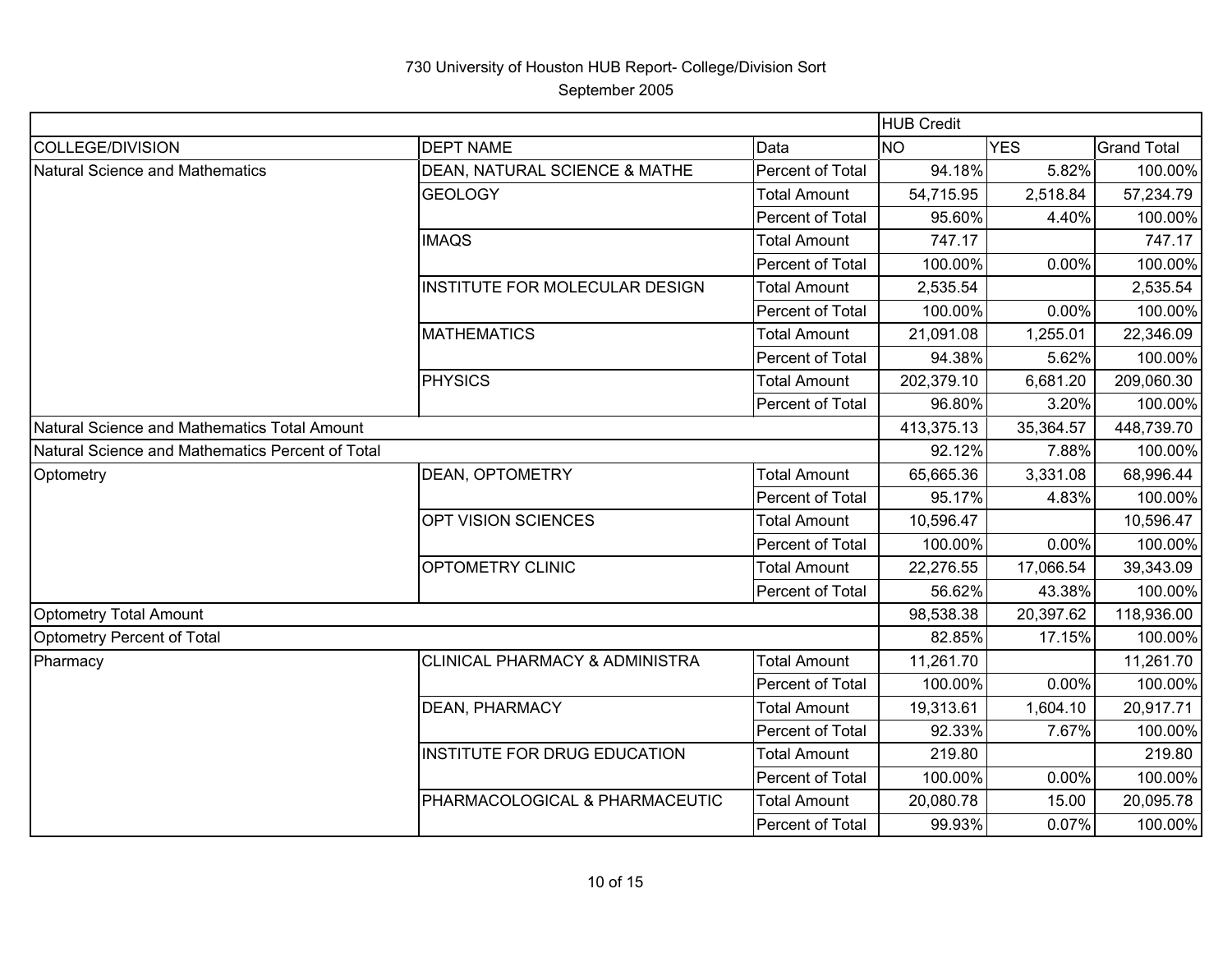September 2005

|                                   |                                    |                     | <b>HUB Credit</b> |            |                    |
|-----------------------------------|------------------------------------|---------------------|-------------------|------------|--------------------|
| <b>COLLEGE/DIVISION</b>           | <b>DEPT NAME</b>                   | Data                | <b>NO</b>         | <b>YES</b> | <b>Grand Total</b> |
| <b>Pharmacy Total Amount</b>      |                                    |                     | 50,875.89         | 1,619.10   | 52,494.99          |
| <b>Pharmacy Percent of Total</b>  |                                    |                     | 96.92%            | 3.08%      | 100.00%            |
| President                         | AFFIRMATIVE ACTION                 | <b>Total Amount</b> | 458.34            | 223.03     | 681.37             |
|                                   |                                    | Percent of Total    | 67.27%            | 32.73%     | 100.00%            |
|                                   | <b>INTERCOLLEGIATE ATHLETICS</b>   | <b>Total Amount</b> | 463,774.53        | 10,106.82  | 473,881.35         |
|                                   |                                    | Percent of Total    | 97.87%            | 2.13%      | 100.00%            |
|                                   | OFFICE OF SPECIAL EVENTS           | <b>Total Amount</b> | 8,214.51          | 345.39     | 8,559.90           |
|                                   |                                    | Percent of Total    | 95.97%            | 4.03%      | 100.00%            |
|                                   | <b>PRESIDENT</b>                   | <b>Total Amount</b> | 433.92            | 805.65     | 1,239.57           |
|                                   |                                    | Percent of Total    | 35.01%            | 64.99%     | 100.00%            |
|                                   | <b>STAFF COUNCIL</b>               | <b>Total Amount</b> | 31.00             |            | 31.00              |
|                                   |                                    | Percent of Total    | 100.00%           | 0.00%      | 100.00%            |
| <b>President Total Amount</b>     |                                    |                     | 472,912.30        | 11,480.89  | 484,393.19         |
| <b>President Percent of Total</b> |                                    |                     | 97.63%            | 2.37%      | 100.00%            |
| Research                          | ALLIED GEOPHYSICAL LABORATORIE     | <b>Total Amount</b> | 94.74             | 1,852.87   | 1,947.61           |
|                                   |                                    | Percent of Total    | 4.86%             | 95.14%     | 100.00%            |
|                                   | <b>ANIMAL CARE OPERATIONS</b>      | <b>Total Amount</b> | 7,570.51          | 4,426.95   | 11,997.46          |
|                                   |                                    | Percent of Total    | 63.10%            | 36.90%     | 100.00%            |
|                                   | CENTER FOR ADVANCED MATERIALS      | Total Amount        | 5,079.77          | 847.21     | 5,926.98           |
|                                   |                                    | Percent of Total    | 85.71%            | 14.29%     | 100.00%            |
|                                   | <b>GRANTS AND CONTRACTS</b>        | <b>Total Amount</b> | 1,976.13          |            | 1,976.13           |
|                                   |                                    | Percent of Total    | 100.00%           | 0.00%      | 100.00%            |
|                                   | HOUSTON COASTAL CENTER             | <b>Total Amount</b> | 941.35            |            | 941.35             |
|                                   |                                    | Percent of Total    | 100.00%           | 0.00%      | 100.00%            |
|                                   | <b>INSTITUTE FOR SPACE SYSTEMS</b> | <b>Total Amount</b> | 1,320.92          | 96.00      | 1,416.92           |
|                                   |                                    | Percent of Total    | 93.22%            | 6.78%      | 100.00%            |
|                                   | MAT. RES. SCI & ENGR. CTR          | <b>Total Amount</b> | 7,482.39          | 1,935.24   | 9,417.63           |
|                                   |                                    | Percent of Total    | 79.45%            | 20.55%     | 100.00%            |
|                                   | OFFICE OF TECHNOLOGY MANAGEMEN     | <b>Total Amount</b> | 940.32            |            | 940.32             |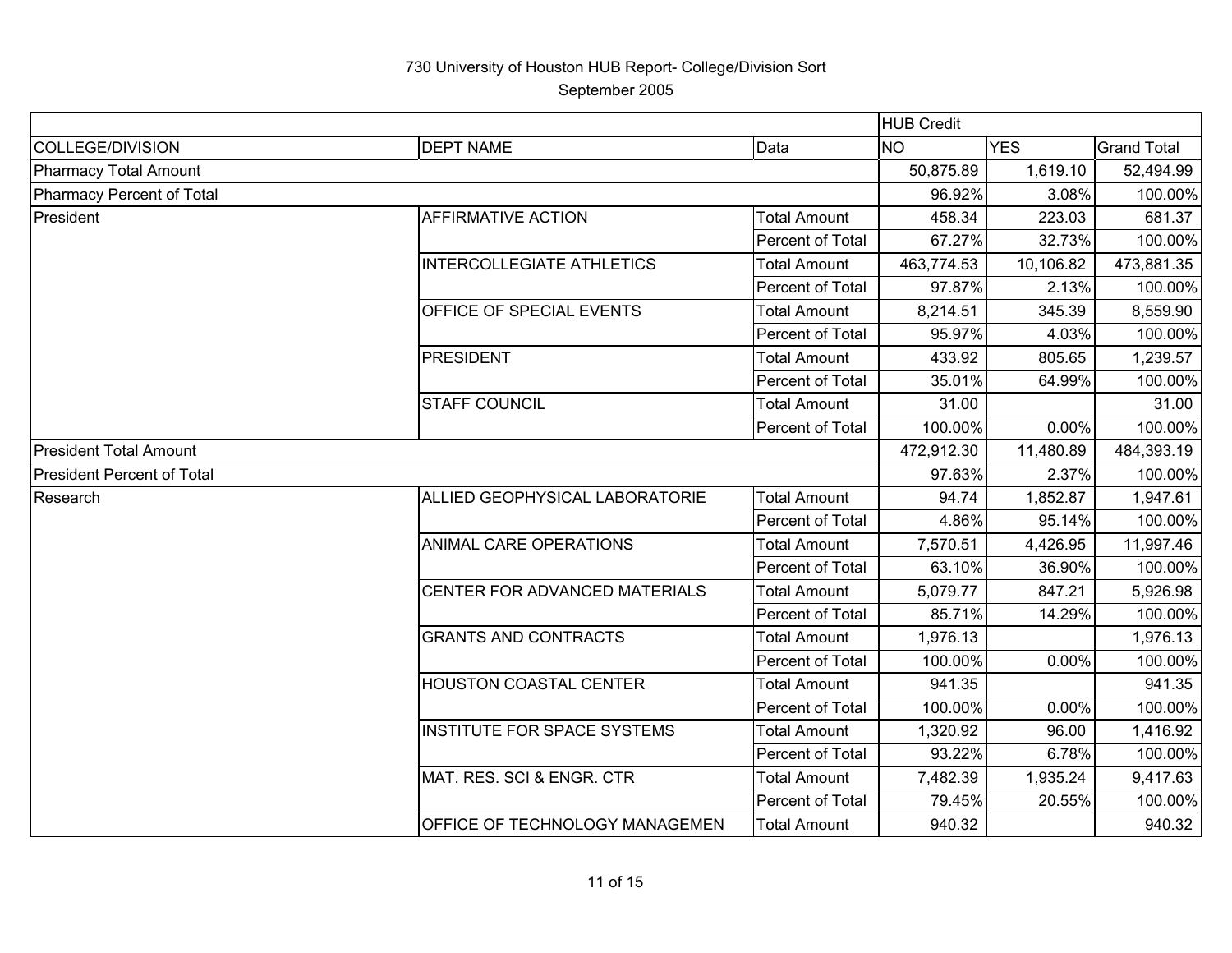|                                  |                                    |                     | <b>HUB Credit</b> |            |                    |
|----------------------------------|------------------------------------|---------------------|-------------------|------------|--------------------|
| COLLEGE/DIVISION                 | <b>DEPT NAME</b>                   | Data                | <b>NO</b>         | <b>YES</b> | <b>Grand Total</b> |
| Research                         | OFFICE OF TECHNOLOGY MANAGEMEN     | Percent of Total    | 100.00%           | 0.00%      | 100.00%            |
|                                  | <b>RESEARCH</b>                    | <b>Total Amount</b> | 14,324.30         |            | 14,324.30          |
|                                  |                                    | Percent of Total    | 100.00%           | 0.00%      | 100.00%            |
|                                  | <b>RESEARCH FINANCIAL SERVICES</b> | <b>Total Amount</b> |                   | 13.98      | 13.98              |
|                                  |                                    | Percent of Total    | 0.00%             | 100.00%    | 100.00%            |
|                                  | <b>RESEARCH INFORMATION CENTER</b> | <b>Total Amount</b> | 872.99            |            | 872.99             |
|                                  |                                    | Percent of Total    | 100.00%           | 0.00%      | 100.00%            |
|                                  | RESEARCH POLICIES/COMP/COMMITT     | <b>Total Amount</b> | 1,182.35          | 339.44     | 1,521.79           |
|                                  |                                    | Percent of Total    | 77.69%            | 22.31%     | 100.00%            |
|                                  | SPACE VACUUM EPITAXY CENTER        | <b>Total Amount</b> | 5,741.41          |            | 5,741.41           |
|                                  |                                    | Percent of Total    | 100.00%           | 0.00%      | 100.00%            |
|                                  | SUPER CONDUCT & ADV MATERIALS      | <b>Total Amount</b> | 1,563.85          | 2,152.00   | 3,715.85           |
|                                  |                                    | Percent of Total    | 42.09%            | 57.91%     | 100.00%            |
|                                  | <b>TCSUH</b>                       | <b>Total Amount</b> | 12,823.36         | 15.64      | 12,839.00          |
|                                  |                                    | Percent of Total    | 99.88%            | 0.12%      | 100.00%            |
|                                  | <b>TIMES</b>                       | <b>Total Amount</b> | 25,885.60         |            | 25,885.60          |
|                                  |                                    | Percent of Total    | 100.00%           | 0.00%      | 100.00%            |
|                                  | TX LEARNING/COMPUTATIONAL CTR      | <b>Total Amount</b> | 27,749.44         | 3,892.50   | 31,641.94          |
|                                  |                                    | Percent of Total    | 87.70%            | 12.30%     | 100.00%            |
| Research Total Amount            |                                    |                     | 115,549.43        | 15,571.83  | 131,121.26         |
| <b>Research Percent of Total</b> |                                    |                     | 88.12%            | 11.88%     | 100.00%            |
| <b>Student Affairs</b>           | <b>CAMPUS ACTIVITIES</b>           | <b>Total Amount</b> | 26,498.21         | 10,038.03  | 36,536.24          |
|                                  |                                    | Percent of Total    | 72.53%            | 27.47%     | 100.00%            |
|                                  | <b>CAMPUS RECREATION</b>           | <b>Total Amount</b> | 19,257.28         | 5,333.41   | 24,590.69          |
|                                  |                                    | Percent of Total    | 78.31%            | 21.69%     | 100.00%            |
|                                  | CENTER FOR STUDENTS W/DISABILI     | <b>Total Amount</b> | 14,945.61         | 1,170.60   | 16,116.21          |
|                                  |                                    | Percent of Total    | 92.74%            | 7.26%      | 100.00%            |
|                                  | CHILD CARE CENTER                  | <b>Total Amount</b> | 3,138.33          | 198.28     | 3,336.61           |
|                                  |                                    | Percent of Total    | 94.06%            | 5.94%      | 100.00%            |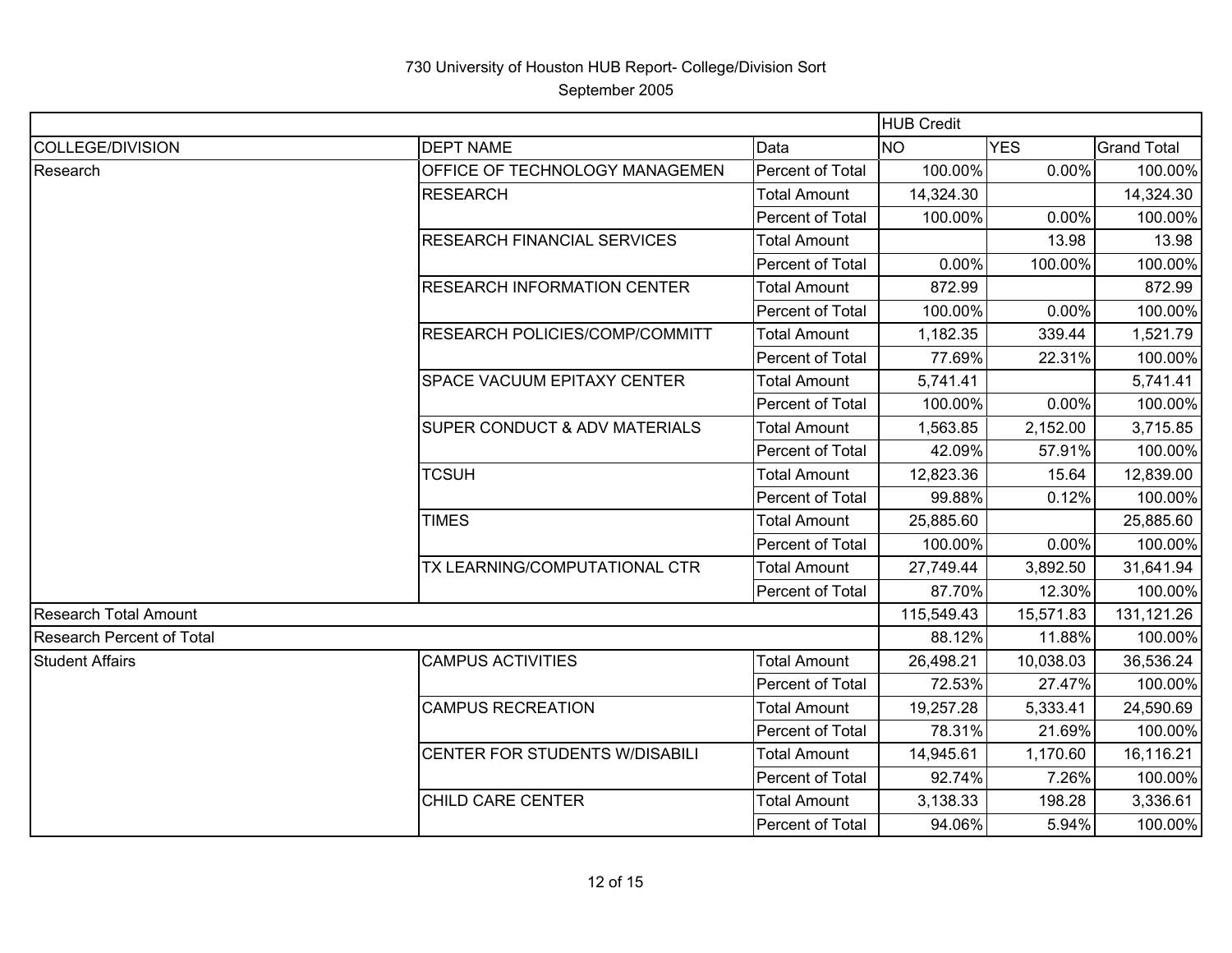|                        |                                       |                     | <b>HUB Credit</b> |            |                    |
|------------------------|---------------------------------------|---------------------|-------------------|------------|--------------------|
| COLLEGE/DIVISION       | <b>DEPT NAME</b>                      | Data                | <b>NO</b>         | <b>YES</b> | <b>Grand Total</b> |
| <b>Student Affairs</b> | COUNSELING AND PSYCH SVCS             | <b>Total Amount</b> | 2,023.23          |            | 2,023.23           |
|                        |                                       | Percent of Total    | 100.00%           | 0.00%      | 100.00%            |
|                        | <b>CULLEN PERFORMANCE HALL</b>        | <b>Total Amount</b> | 447.59            | 100.94     | 548.53             |
|                        |                                       | Percent of Total    | 81.60%            | 18.40%     | 100.00%            |
|                        | <b>DEAN OF STUDENTS</b>               | <b>Total Amount</b> | 26.50             |            | 26.50              |
|                        |                                       | Percent of Total    | 100.00%           | 0.00%      | 100.00%            |
|                        | INT'L STUDENT & SCHOLAR SERVIC        | <b>Total Amount</b> | 6,032.22          | 65.99      | 6,098.21           |
|                        |                                       | Percent of Total    | 98.92%            | 1.08%      | 100.00%            |
|                        | LEARNING AND ASSESSMENT SVCS          | <b>Total Amount</b> | 144.69            |            | 144.69             |
|                        |                                       | Percent of Total    | 100.00%           | 0.00%      | 100.00%            |
|                        | LEARNING SUPPORT SERVICES             | <b>Total Amount</b> | 1,804.17          | (24.90)    | 1,779.27           |
|                        |                                       | Percent of Total    | 101.40%           | $-1.40%$   | 100.00%            |
|                        | <b>RELIGION CENTER</b>                | <b>Total Amount</b> | 1,280.47          | 261.70     | 1,542.17           |
|                        |                                       | Percent of Total    | 83.03%            | 16.97%     | 100.00%            |
|                        | <b>RESIDENTIAL LIFE &amp; HOUSING</b> | <b>Total Amount</b> | 179,638.38        | 7,605.28   | 187,243.66         |
|                        |                                       | Percent of Total    | 95.94%            | 4.06%      | 100.00%            |
|                        | <b>STUDENT AFFAIRS</b>                | <b>Total Amount</b> | 1,684.92          | 1,239.32   | 2,924.24           |
|                        |                                       | Percent of Total    | 57.62%            | 42.38%     | 100.00%            |
|                        | <b>STUDENT HEALTH CENTER</b>          | <b>Total Amount</b> | 8,121.24          | 25,431.75  | 33,552.99          |
|                        |                                       | Percent of Total    | 24.20%            | 75.80%     | 100.00%            |
|                        | <b>STUDENT PUBLICATIONS</b>           | <b>Total Amount</b> | 1,091.03          |            | 1,091.03           |
|                        |                                       | Percent of Total    | 100.00%           | 0.00%      | 100.00%            |
|                        | UNIVERSITY CAREER SERVICES            | <b>Total Amount</b> | 2,704.19          |            | 2,704.19           |
|                        |                                       | Percent of Total    | 100.00%           | 0.00%      | 100.00%            |
|                        | UNIVERSITY CENTER                     | <b>Total Amount</b> | 56,325.66         | 8,678.76   | 65,004.42          |
|                        |                                       | Percent of Total    | 86.65%            | 13.35%     | 100.00%            |
|                        | UNIVERSITY TESTING SERVICES           | <b>Total Amount</b> | 3,054.96          |            | 3,054.96           |
|                        |                                       | Percent of Total    | 100.00%           | 0.00%      | 100.00%            |
|                        | <b>VETERAN SERVICES</b>               | <b>Total Amount</b> | 1,960.32          |            | 1,960.32           |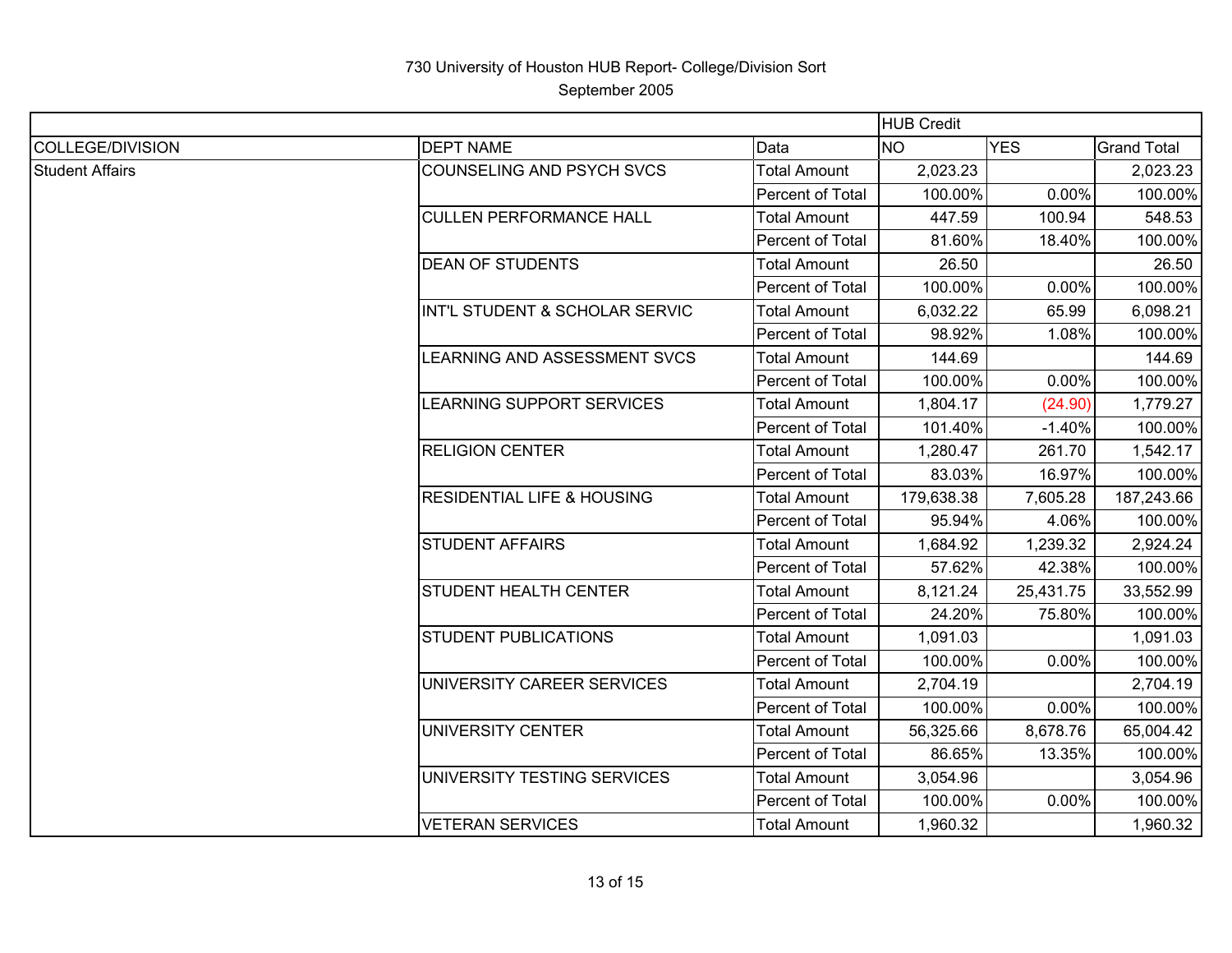|                                         |                                         |                     | <b>HUB Credit</b> |            |                    |
|-----------------------------------------|-----------------------------------------|---------------------|-------------------|------------|--------------------|
| <b>COLLEGE/DIVISION</b>                 | <b>DEPT NAME</b>                        | Data                | <b>NO</b>         | <b>YES</b> | <b>Grand Total</b> |
| <b>Student Affairs</b>                  | <b>VETERAN SERVICES</b>                 | Percent of Total    | 100.00%           | 0.00%      | 100.00%            |
| <b>Student Affairs Total Amount</b>     |                                         |                     | 330,179.00        | 60,099.16  | 390,278.16         |
| <b>Student Affairs Percent of Total</b> |                                         |                     | 84.60%            | 15.40%     | 100.00%            |
| Technology                              | CENTER FOR TECHNOLOGY LITERACY          | <b>Total Amount</b> | 1,000.00          |            | 1,000.00           |
|                                         |                                         | Percent of Total    | 100.00%           | 0.00%      | 100.00%            |
|                                         | DEAN, TECHNOLOGY                        | <b>Total Amount</b> | 8,066.60          | 2,357.66   | 10,424.26          |
|                                         |                                         | Percent of Total    | 77.38%            | 22.62%     | 100.00%            |
|                                         | ENGINEERING TECHNOLOGY                  | <b>Total Amount</b> | 2,800.00          | 50,551.60  | 53,351.60          |
|                                         |                                         | Percent of Total    | 5.25%             | 94.75%     | 100.00%            |
|                                         | HUMAN DEVELOP AND CONSUMER SCI          | <b>Total Amount</b> | 3,218.69          | 5,911.35   | 9,130.04           |
|                                         |                                         | Percent of Total    | 35.25%            | 64.75%     | 100.00%            |
|                                         | <b>INFORMATION &amp; LOGISTICS TECH</b> | <b>Total Amount</b> | 1,874.36          | 1,264.52   | 3,138.88           |
|                                         |                                         | Percent of Total    | 59.71%            | 40.29%     | 100.00%            |
|                                         | <b>TMAC</b>                             | <b>Total Amount</b> | 2,902.04          | 23.25      | 2,925.29           |
|                                         |                                         | Percent of Total    | 99.21%            | 0.79%      | 100.00%            |
| <b>Technology Total Amount</b>          |                                         |                     | 19,861.69         | 60,108.38  | 79,970.07          |
| <b>Technology Percent of Total</b>      |                                         |                     | 24.84%            | 75.16%     | 100.00%            |
| <b>University Advancement</b>           | ADVANCEMENT INFORMATION SVCS            | <b>Total Amount</b> | 590.00            | 342.60     | 932.60             |
|                                         |                                         | Percent of Total    | 63.26%            | 36.74%     | 100.00%            |
|                                         | <b>ANNUAL GIVING</b>                    | <b>Total Amount</b> | 38,363.53         | 745.03     | 39,108.56          |
|                                         |                                         | Percent of Total    | 98.09%            | 1.91%      | 100.00%            |
|                                         | <b>CREATIVE SERVICES</b>                | <b>Total Amount</b> | 34,718.28         | 761.72     | 35,480.00          |
|                                         |                                         | Percent of Total    | 97.85%            | 2.15%      | 100.00%            |
|                                         | <b>DEVELOPMENT</b>                      | <b>Total Amount</b> | 3,705.08          | 81.44      | 3,786.52           |
|                                         |                                         | Percent of Total    | 97.85%            | 2.15%      | 100.00%            |
|                                         | DEVELOPMENT RESEARCH                    | <b>Total Amount</b> | 64.90             |            | 64.90              |
|                                         |                                         | Percent of Total    | 100.00%           | 0.00%      | 100.00%            |
|                                         | <b>DONOR &amp; ALUMNI RECORDS</b>       | <b>Total Amount</b> | 3,850.76          | 1,365.11   | 5,215.87           |
|                                         |                                         | Percent of Total    | 73.83%            | 26.17%     | 100.00%            |